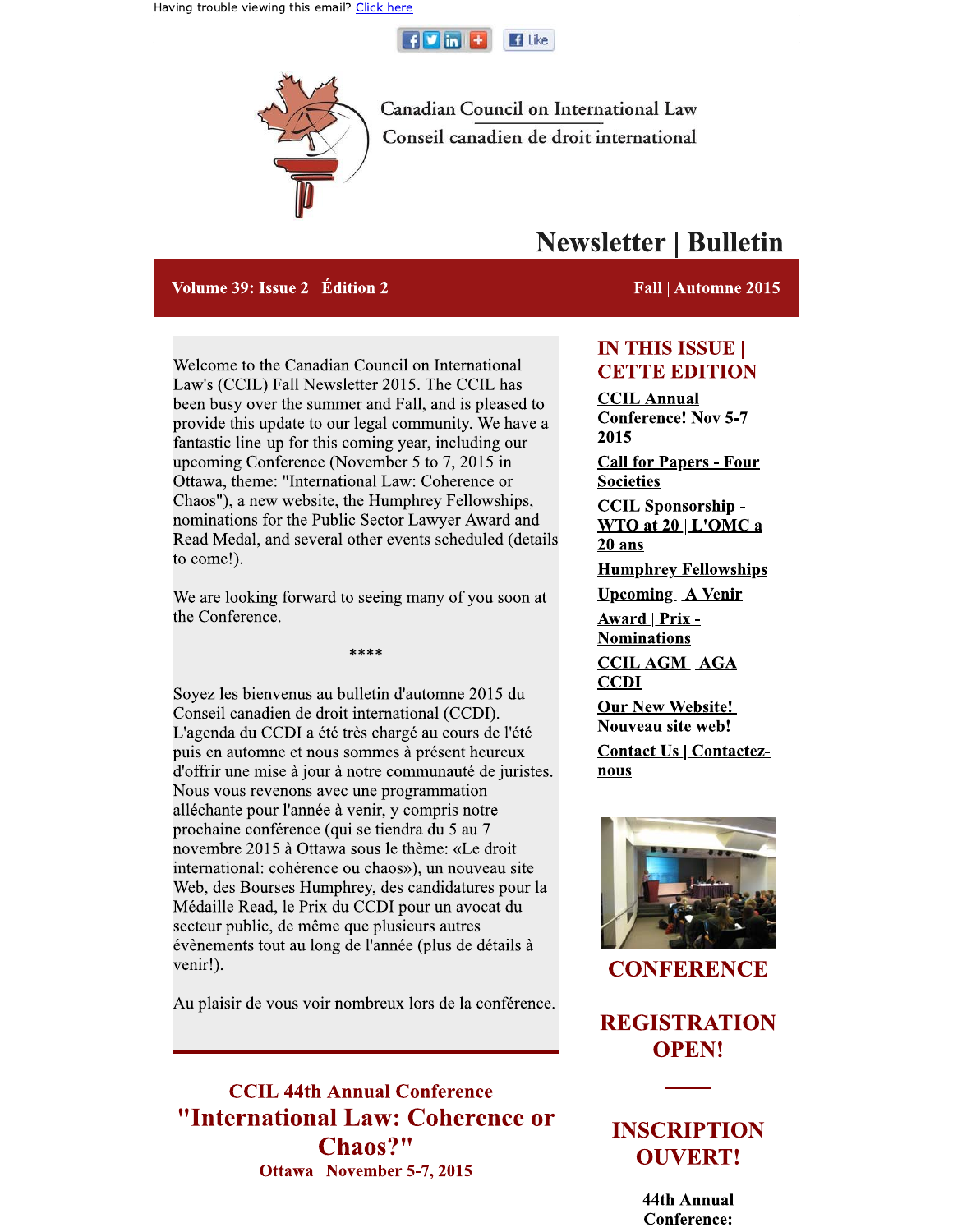The CCIL invites you to join us for its annual conference from November 5 to 7 in Ottawa, Canada. The conference will tackle questions such as: Amidst a proliferation of treaties, customary international law, and soft law norms, what are the applicable rules of international law? How can the rules be interpreted in a manner that ensures coherence within and between regimes? What is the role of international courts and tribunals? Should they be the guardians of coherence and maintaining the rule of law in the face of the rapidly increasing number of treaties and cases? Is coherence of international norms across regimes necessary or to be desired? Within regimes, how much fragmentation or coherence is desired?

You will hear from notable scholars and practitioners of international law including Don McRae, Edith Brown Weiss, and Sir Michael Wood as they tackle the issue of "international law: coherence or chaos."

The conference program is now available and registration is open. We encourage you to click here for all the exciting details.

## La 44e Conférence annuelle du CCDI Le droit international: cohérence ou chaos? Ottawa | 5 au 7 novembre

Le CCDI vous convie à sa conférence annuelle qui aura lieu du 5 au 7 novembre à Ottawa, Canada. La conférence abordera des questions telles que: au regard de la multiplicité des traités, du droit international coutumier, et des normes de soft law, quelles sont les règles applicables du droit international? Comment ces règles peuvent-elles être interprétées de sorte à assurer la cohérence au sein et entre les différents régimes? Quel est le rôle des cours et tribunaux internationaux? Devraient-ils être des gardiens de cette cohérence et du maintien de la règle de droit face au nombre fulgurant de traités et de décisions? La cohérence des normes entre différents régimes du droit international, est-ce nécessaire ou désirer? À quel point la fragmentation ou la cohérence est-elle tolérable au sein d'un même régime?

Vous entendrez des chercheurs et des praticiens de renom du droit international, au rang desquels Don McRae, Edith Brown Weiss, et Michael Wood qui aborderont tour à tour le thème «droit international: cohérence ou chaos».

Le programme de la conférence est maintenant disponible et les inscriptions sont ouvertes. Pour des détails passionnants, nous vous encourageons à visiter cet lien.

> **Thank you to our Sponsors Merci! Nos commanditaires**

**International Law: Coherence or Chaos?** 

**Ottawa November 5 to 7, 2015** 

#### **REGISTER HERE**

La 44e Conférence annuelle du CCDI Le droit international: cohérence ou chaos? **Ottawa** 5 au 7 novembre

**ENREGISTRER ICI** 

### **UPCOMING...**

## **A VENIR...**

**Four Societies** Conference

**Call for Proposals** 

Due January 2016

International law, Innovation, and the Environment

July 21-22, 2016 Waterloo, ON, Canada

Hosted by... The **CCIL** and the **International Law** Research Program, CIGI.

For more information, visit our website under Partnerships at www.ccil-ccdi.ca

**CCIL & the Munk School of Global Affairs, University of Toronto** 

Coming soon...

#### **Diamond | Diamant**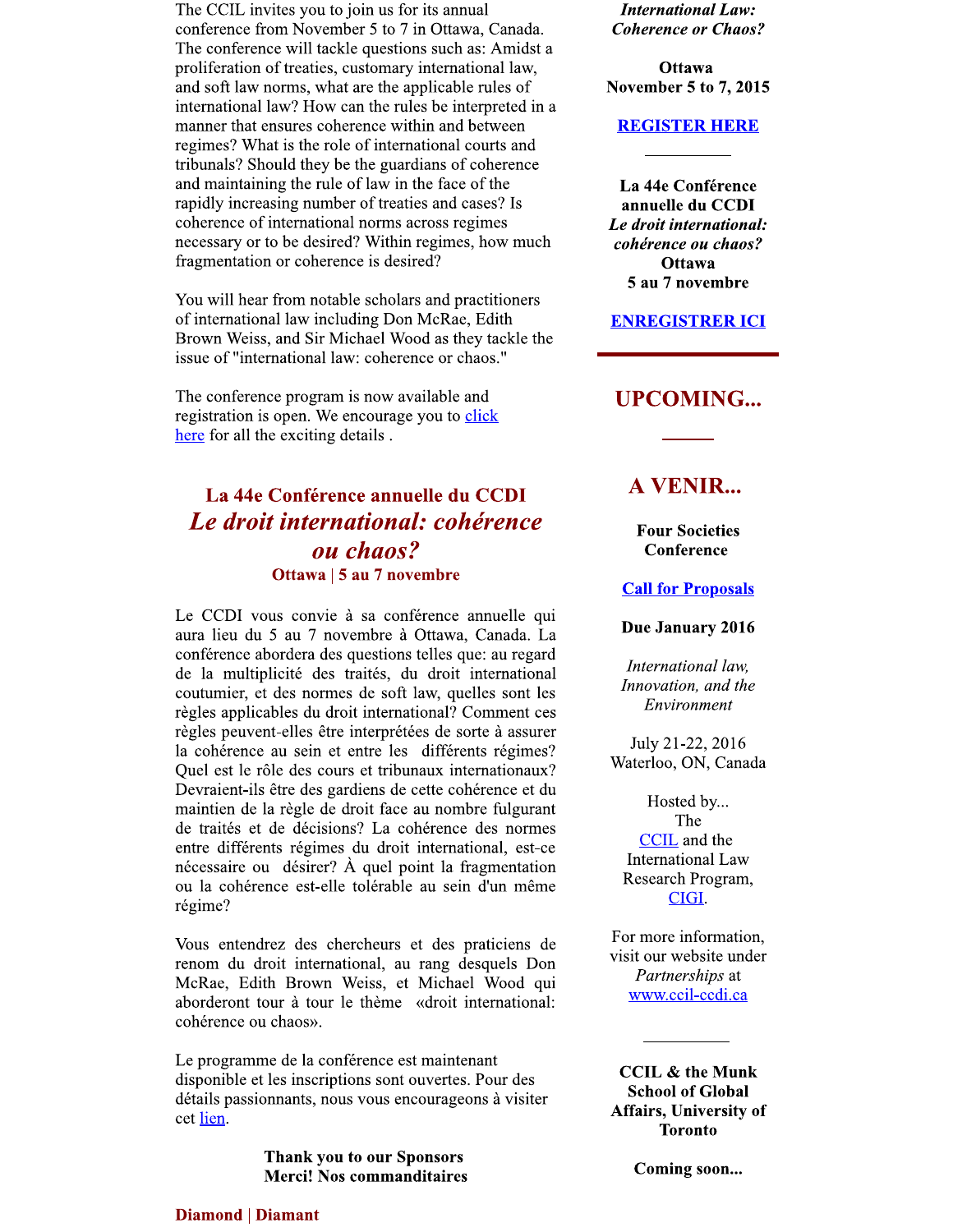Centre for International Governance Innovation (CIGI)

#### **Platinum | Platine**

Munk School of Global Affairs

#### **Silver | Argent**

**Bennett Jones LLP** University of Ottawa

#### **Bronze**

Blakes, Cassels & Graydon LLP **Canadian Red Cross** International Committee of the **Red Cross Sidley Austin LLP** Université Laval University of Windsor Volterra Fietta

# **Sixth Annual Four Societies Conference: Call for Paper Proposals**

The CCIL will be hosting the Sixth International Four Societies Conference in Waterloo Ontario from July 21 to 22, 2016, with the support of the International Law Research Program of the Centre for International Governance Innovation. The Conference theme is "International law, Innovation, and the Environment." The Steering Committee now invites paper proposals from members of the Four Societies (CCIL, Japanese Society of International Law, American Society of International Law, and the Australia/New Zealand Society of International Law).

Applications should include an abstract not exceeding 300 words and the applicant's curriculum vitae. Papers should cover work that has not been published. Submissions should be sent by e-mail to the Society of which the applicant is a member as described in the call for papers; applicants who are members of more than one participating Society should make a submission to only one Society. The deadline for submission of proposals is January 4, 2016.

#### **Call for Papers**

Visit the **CCIL Website** for more information.

# **L'OMC a 20 ans: Perspectives** critiques sur un système juridique en évolution

Back by popular demand, the CCIL will be joining forces with the Munk School of Global Affairs and Frank LeSieur to bring you a repeat of last year's event in Toronto. More details coming soon.

## **AWARDS**

## **PRIX**

#### **Public Sector Lawyer Award | Prix du CCDI** pour un avocat du secteur public

The Public Sector Lawyer Award recognizes significant contribution or service in the field of public international law by a public sector lawyer. Send nominations to manager@ccil-ccdi.ca by November 25, 2015. For more information click here.

Le Prix du CCDI pour un avocat du secteur public reconnaît les services ou la contribution considérable d'un juriste du secteur public dans le domaine du droit international public. Adressez votre proposition de candidature à  $m$ anager@ccil-ccdi.ca avant le 25 novembre 2015.

#### John E. Read Medal | Le Médaille John E. **Read**

The CCIL bestows from time to time a gold medal to commemorate the life and work of John E.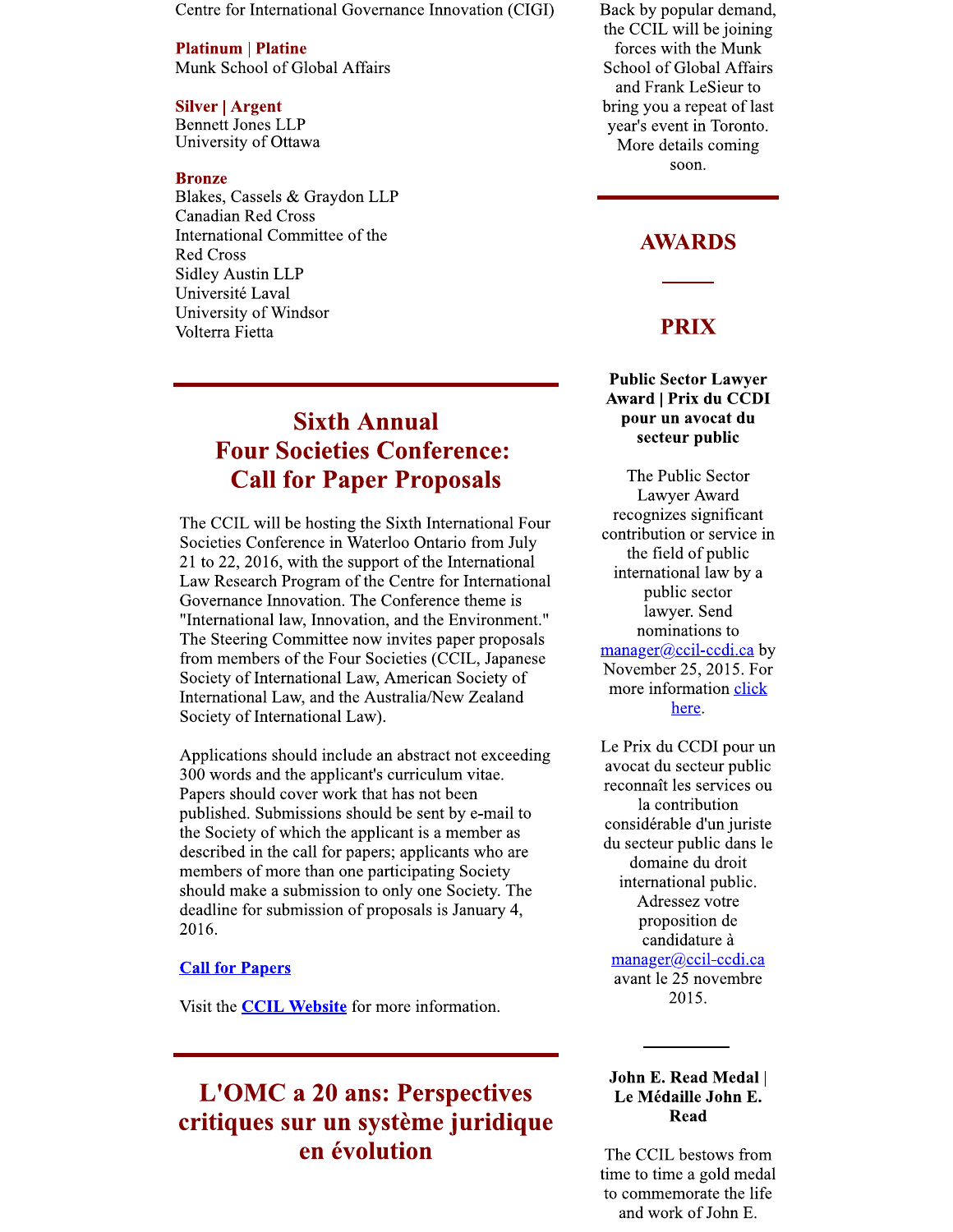Du 17 au 19 septembre, le CCDI a parrainé une conférence internationale dans la ville de Québec qui était intitulée « l'OMC a 20 ans: Perspectives critiques sur un système juridique en évolution». La conférence a été organisée par le Centre de droit international et transnational (CDIT) de la Faculté de droit de l'Université Laval et a regroupé des universitaires, des praticiens du droit et des décideurs politiques de l'OMC qui avaient pris part, ou prennent part encore à la création, au fonctionnement et à la transformation de l'OMC et de ses accords. La conférence a commencé par une analyse rétrospective sur l'application et l'interprétation des principaux accords de l'OMC avant de discuter des différents enjeux vis-à-vis de ses 160 membres et de procéder à des propositions concrètes qui visent l'amélioration du système commercial multilatéral.

En particulier, le programme s'est axé sur des thèmes d'enjeux mondiaux liés à l'application des accords de l'OMC, les principales fonctions de l'Organisation, son rôle dans la gouvernance mondiale ainsi que les défis auxquels elle est confrontée. Six panels ont abordé des questions telles que la place du droit de l'OMC en droit international public, le règlement des différends, les échanges commerciaux et non commerciaux, le développement, le régionalisme et les travaux inachevés de l'OMC. Des présentations relatives à la création de l'OMC, le rôle de l'Organe d'appel, le passé et l'avenir de l'organisation ont parachevé le programme.

# **WTO at 20: Critical Perspectives** on an Evolving Legal System

From September 17 to 19, the CCIL sponsored an international conference entitled "WTO at 20: Critical Perspectives on an Evolving Legal System" in Quebec City. The conference was hosted by the Center for International and Transnational Law (CDIT) of the Faculty of Law of Laval University and brought together academics, practitioners of WTO law and policy makers who have taken or still take part in the creation, operation and transformation of the WTO and its agreements. The conference looked back on the implementation and interpretation of the main WTO agreements, debated the issues facing its 160 Members and made propositions to contribute to the evolution of the multilateral trading system.

In particular, the program focused on global themes relating to the application of WTO agreements, the main functions of the Organization, its role in the global governance and the challenges that it faces. Six panels addressed issues such as the place of WTO law in Public International Law, Dispute Settlement, Trade and Non-trade Values, Development, Regionalism and the Unfinished works of the WTO. Presentations relating to the creation of the WTO, the role of the Appellate Body and the past and future of the organization completed the programme.

Read, who was a distinguished member of the International Court of Justice. We are now accepting nominations by e-mail to  $\frac{m \cdot \text{m}}{m \cdot \text{m}}$ ccdi.ca. For more information, click here.

Le CCDI accorde de temps à autre une médaille d'or pour commémorer la vie et l'œuvre de John E. Read, qui était un membre distingué de la Cour internationale de Justice. Proposez des candidats à manager@ccil-ccdi.ca.

**CCIL Annual General Meeting**  $(AGM)$ 

## **Assemblée** générale annuelle (AGA) du CCDI

Nov 7, 2015 in Victoria Hall, 111 Sussex Drive, Ottawa, from 4:45pm -5:30pm.

Le 7 november 2015 au **Fover Victoria,** 111, promenade Sussex, Ottawa de 16h45 à 17h30.

## **Website Re-Launch**

## **Nouveau** site web

CCIL is pleased to announce that we have a new website! We are continuing to improve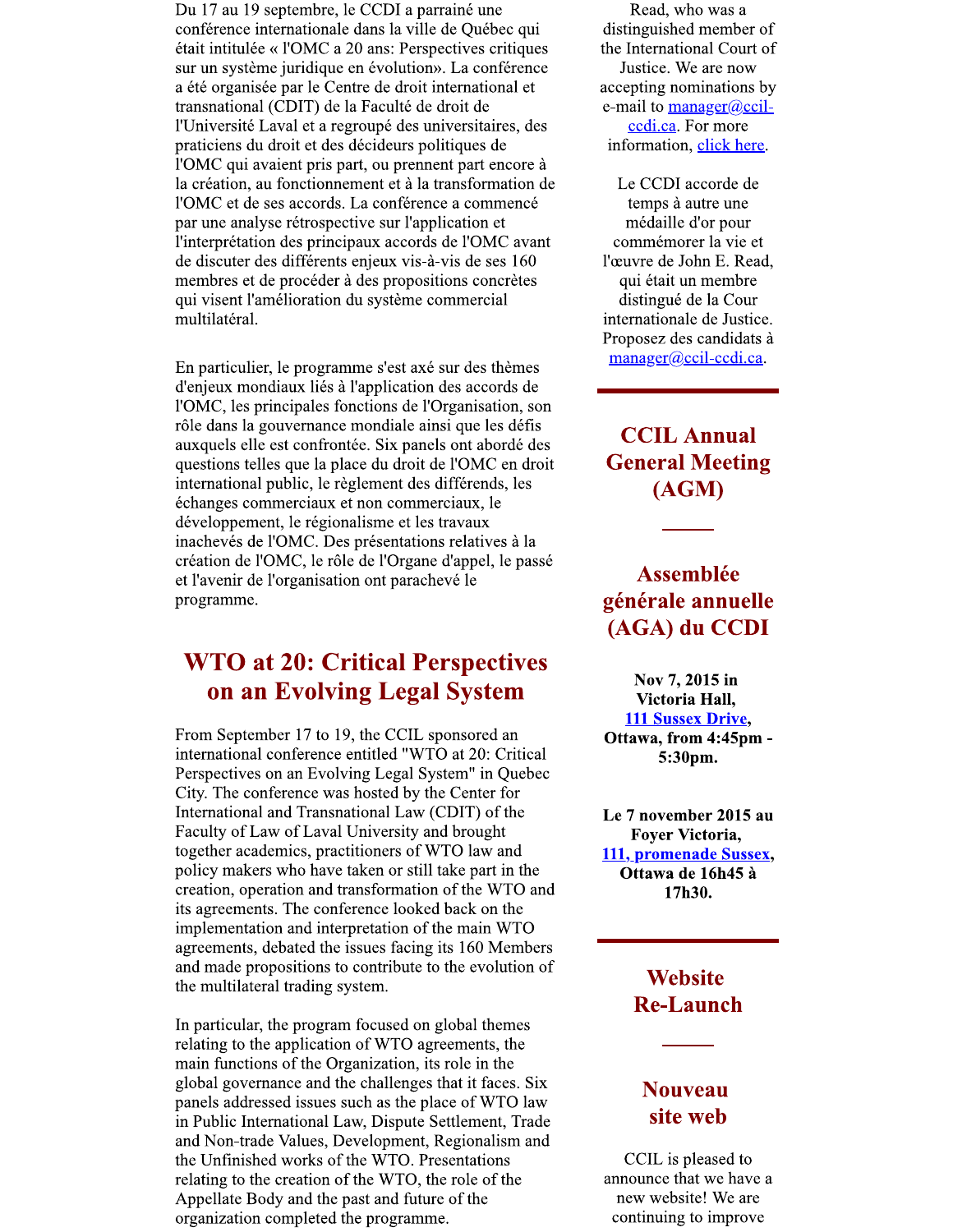# **Congratulations to the Humphrey Fellowship Recipients 2015-2016**

The CCIL is pleased to congratulate this year's John P. Humphrey Fellowship recipients. Camille Marquis Bissonnette,

Kathleen Davis, and Michele Krech were chosen by the CCIL Board to receive funding to support their graduate studies.

The Humphrey Fellowship is awarded to students entering graduate school to study issues in international human rights law or international organization. It was made possible through a generous gift from the late John Peters Humphrey, a renowned international lawyer and scholar instrumental in advancing international human rights instruments. The Fellowship provides up to CDN\$20,000 in funding -CDN\$10,000 for tuition and fees and CDN\$10,000 for living expenses.

Michele will be pursuing an LLM in International Legal Studies at New York University, focusing on human rights and humanitarian protection in the context of armed conflict, with an emphasis on the role of international organizations in global governance of conflict, peace-building, and transitional justice. Camille is an LL.D. student at Laval University, researching peace and reconciliation processes following armed conflicts. Her thesis will explore the involvement of armed groups within the peace process following non-international armed conflicts. Kathleen teaches international criminal law at Osgoode Hall Law School and is currently completing her doctorate at the University of Toronto Faculty of Law. She is studying the relationship between the responsibility to protect framework and international criminal law.

More information on the Humphrey Fellowship, including how you can apply to be a 2016-2015 recipient, can be found here.



www.ccil-ccdi.ca

For questions or comments, please feel free to contact the Editor and Chair of the Communications Committee on the CCIL Board of Directors, Andrew Lanouette, at manager@ccil-ccdi.ca.

Si vous avez des questions ou des commentaires, n'hésitez-pas de contacter les rédacteurs du Conseil du CCDI, Andrew Lanouette, à manager@ccil-ccdi.ca.

content and structure, but would like to thank our communications team for their contributions.

Thank you to Adrienne Jarabek Marion (CCIL President), Andrew Lanouette (CCIL Vice-President), and Leeanne Akehurst with Heather Neufeld from Imagehouse Ltd.

Le CCDI a réorganisé notre site web. Nous continuons d'améliorer ses contenus et caractéristiques.

Merci à notre équipe de communications, **Adrienne Jarabek Marion** (Président), Andrew Lanouette (Vice-Président), et Leeanne Akehurst avec Heather Neufeld (Imagehouse Ltd).